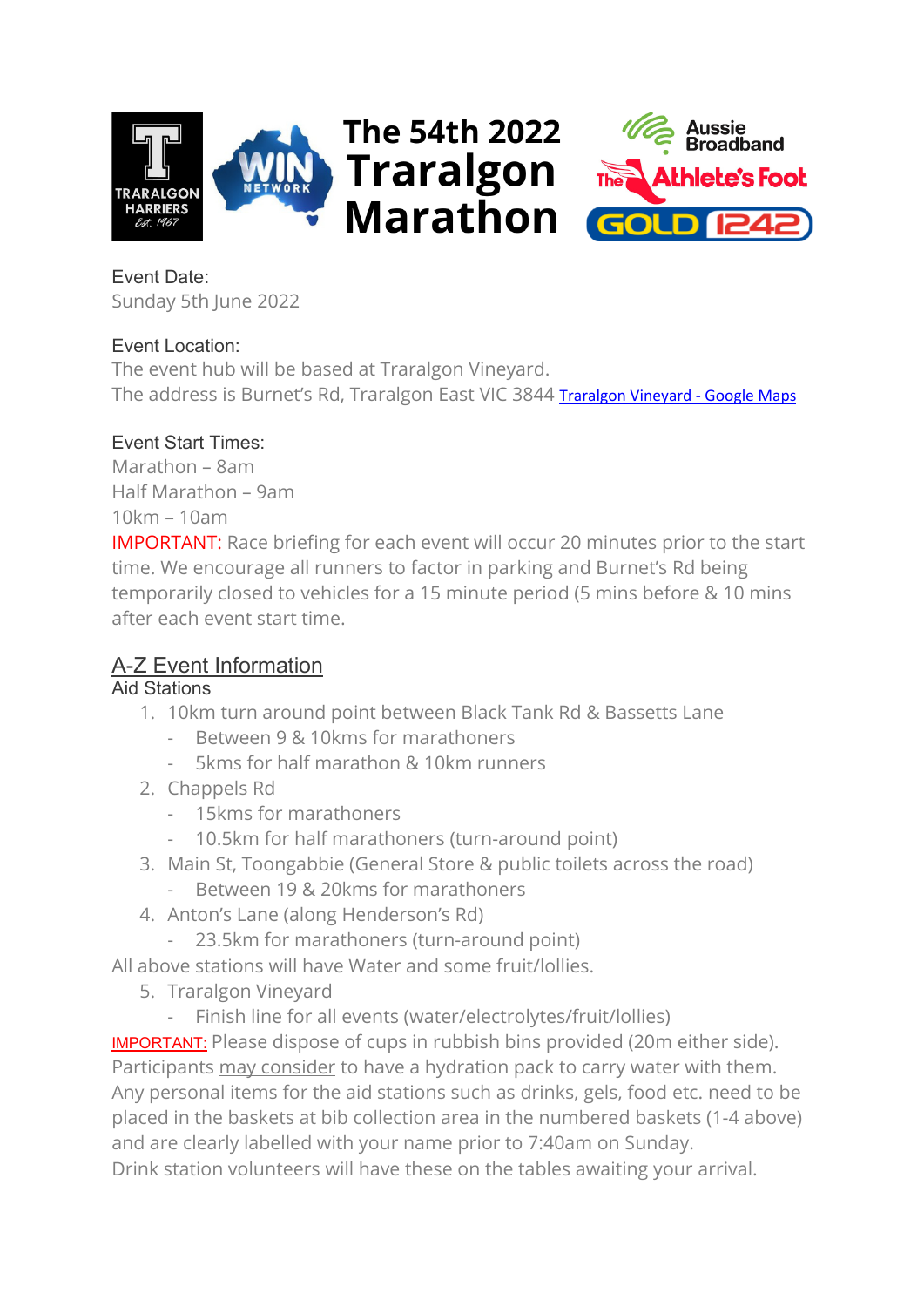### Ambulance Cover

The Ambulance service is not a free service in Victoria. It's your responsibility to check your health cover and ensure you are covered for ambulance cover in the case of an emergency.

To arrange cover with Ambulance Victoria visit <http://www.ambulance.vic.gov.au/>

# Bag Drop

For bags you want to leave while you are running this will be located at the marquee behind finish line area. Please attached label to easily identify your bag for event officials *(no bag tag supplied with bib).*

#### Bibs / Bib Collection

We will be using a disposable chip system that is stuck to the back of your race number or bib.

- Blue BIBs are for the 42km Marathon event
- Green BIB numbers are for the 21k Half Marathon event
- Red BIB numbers are for the 10k Running event

# Bibs are available to be picked up:

Saturday afternoon from 2-4pm at the Kay St Cenotaph Opposite the Post Office Sunday from 7am at the Traralgon Vineyard – marquee behind finish line area *Please note that Bibs will not be posted out prior to the event.*

#### Car Parking – IMPORTANT

Car parking at the Traralgon Vineyard, **with the majority located up the hill behind the winery - please follow directions provided by parking attendants upon arrival.** Once you are parked there will be no exit access on Burnet's Rd until 1pm to ensure safety of runners using this road for the start and finish of their run.

#### Car Pooling – IMPORTANT

Parking is limited at Traralgon Vineyard so we urge you to find a buddy (or four) and car pool to and from the event. There is not enough car parking spaces for everyone to travel solo and park nearby.

It's cheaper in petrol, better for the environment and you can share the pre-race nerves and the post-race runners high with someone else.

#### Course Maps

The Course Maps (.gpx files) for each event are available via these links [Traralgon Marathon 2022](https://connect.garmin.com/modern/course/105976309)

# [Traralgon Half Marathon 2022](https://connect.garmin.com/modern/course/105975125)

# [Traralgon 10km 2022](https://connect.garmin.com/modern/course/105975442)

These can be uploaded to your compatible watch to assist with directions during the run or viewed beforehand. Questions on course can be asked at bib collection and on the morning of directed to RD Stephen Renehan.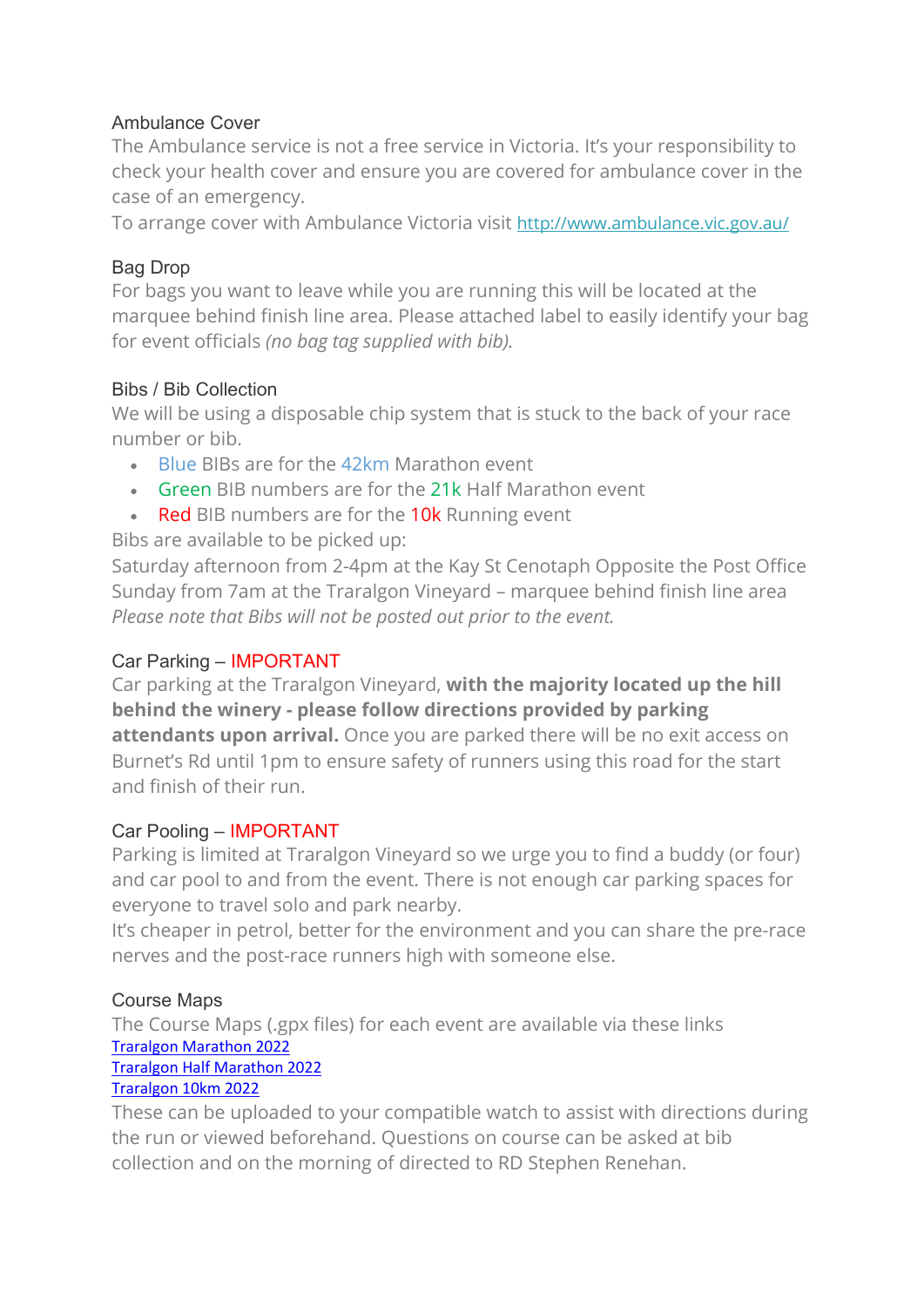# COVID-19 Vaccination Requirements

Current Victorian State Government regulations DO NOT require event attendees to be fully vaccinated against COVID-19.We appreciate your understanding and please be kind to those involved.

# Cut-Off Times

Not applicable for any of the 3 events, for any marathoners if you have concerns about finishing prior to planned presentations at 1:30pm please reply to this email or contact RD Stephen Renehan on 0408 800 711 and we will advise options available to assist you.

Given the terrain and elevation of the course we expect all runners to reach the turn point of each event by 11am:

Marathon: 3 hours - 24kms (pace is 7min/30sec per km) Half Marathon: 2 hours – 10.6kms (pace is 11min/19sec per km) 10km: 1 hour – 5kms (pace is 12min/00sec per km)

#### **Dangers**

For the marathon the majority of the run is on flat gravel rail trail with approx.. 7kms on public roads, all other events will only have road section on Burnet's Rd. Trail shoes are not required but recommended if you require additional grip/stability.

There are a number of 'back' road crossings where each runner will need to exercise personal responsibility to ensure safe passage across these roads that WILL NOT be closed. Vehicles have right of way so please be mindful of this and we encourage runners not to use headphones at these points.

# Food

A part of entry fee you will be supplied a lunch pack (available inside Vineyard restaurant) upon completion of your event. These will be available from 10:15am onwards and there will also be soup & bread rolls available.

A BBQ & Coffee Van will be available for additional food purchases *(we cannot guarantee EFTPOS facilities so please bring cash just in case)* 

#### Getting lost

The course will be well marked – follow the signs and look for PINK arrows on the ground. This is an 'out and back' course with multiple events so you should nearly always see other runners.

Familiarise yourself with your event course beforehand (*Please see 'C for Course Maps')* as this could save you a lot of time on the day. Bring a mobile phone so you can contact for assistance. Contact details of RD & volunteers will be available to participants (before event) who may be able to help orientate you.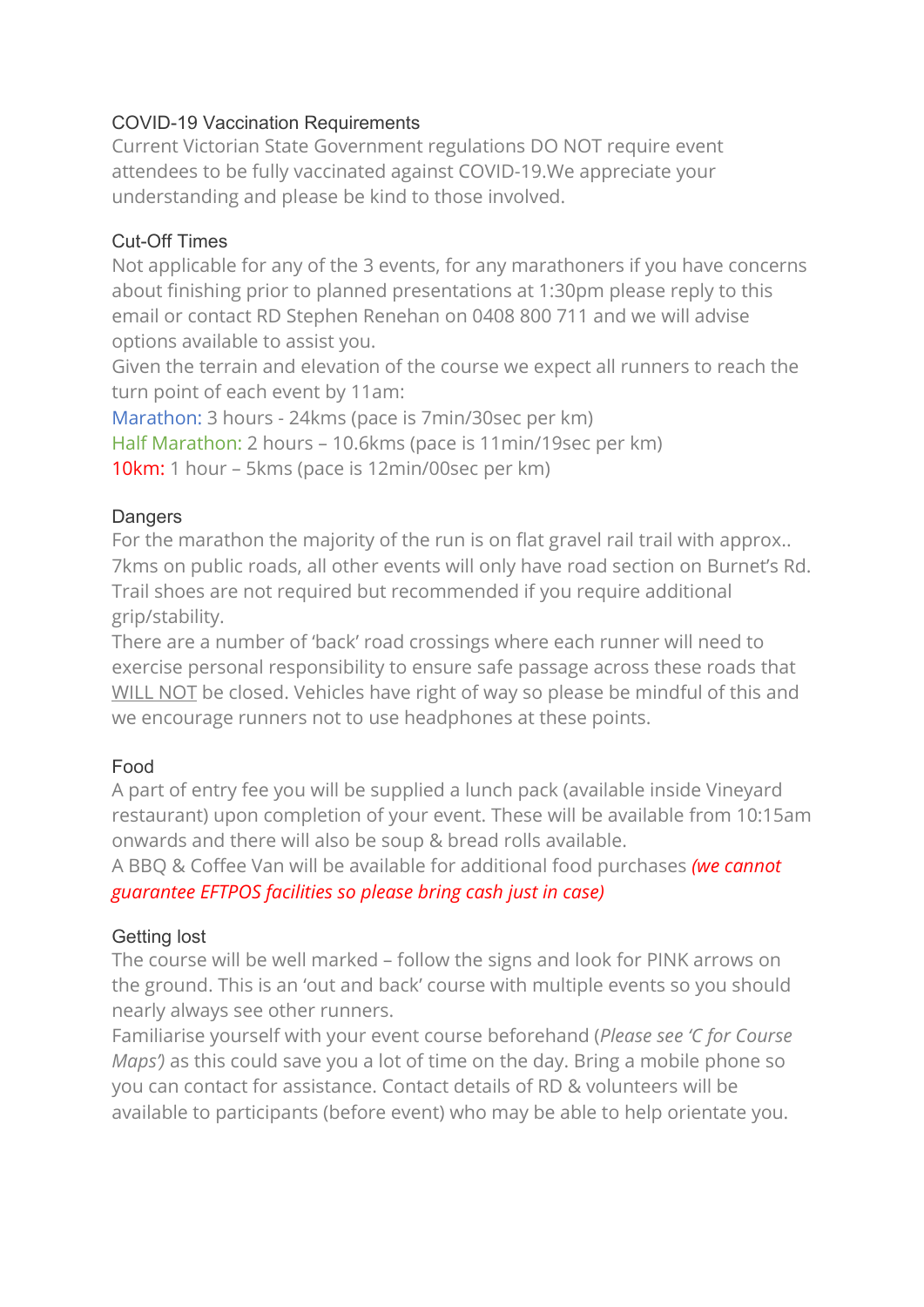# Event First Aid and Medical

St John's Ambulance will be available and located at the Traralgon Vineyard If you notice a fellow runner injured or in distress we encourage you to at least notify the nearest aid station as you pass and they will advise the RD accordingly. In the event of an emergency we recommend you contact 000.

#### Leaving the Course

Entrants who leave the course during the event eg. for toilet stop, getting lost or meeting up with support people; must re-enter the course at the point they left the course. Lost entrants may use any legal method to get back to the course, but must re-enter where they left and resume running from that point.

#### Mandatory Gear – IMPORTANT

No mandatory gear is required but it is your responsibility to determine what will assist you completing your event given the expected weather conditions For the marathon event we recommend the following:

- A charged mobile phone.
- Means of carrying at least 500ml of fluids and nutrition.
- Emergency space blanket
- Gloves & Buff/Beanie

For the half marathon & 10km events the above is still recommended but optional.

#### Medals

Are there medals? You bet! Every finisher will receive a medal when they cross that finish line. A worthy reward for your amazing effort and climbing that hill!!

#### Nutrition

It advised to carry nutrition (fruit/muesli bars/gels etc) to get you through your event based on your own requirements. Aid stations will have water & some lollies only.

#### Photos

Photos on the day will be taken by official event photographer MDR Digital Images. Photos will be available to view and purchase at [www.mdrdigitalimages.com.au](http://www.mdrdigitalimages.com.au/)

#### **Presentations**

Presentations are scheduled to commence at 1:30pm in the restaurant section of the Traralgon Vineyard. We encourage all runners to attend, show support for winners and appreciation for the event staff/volunteers.

#### **Results**

Will be available via 2022 Traralgon Marathon Festival, 05/06/2022 : : my.race | result [\(raceresult.com\)](https://my.raceresult.com/196728/results)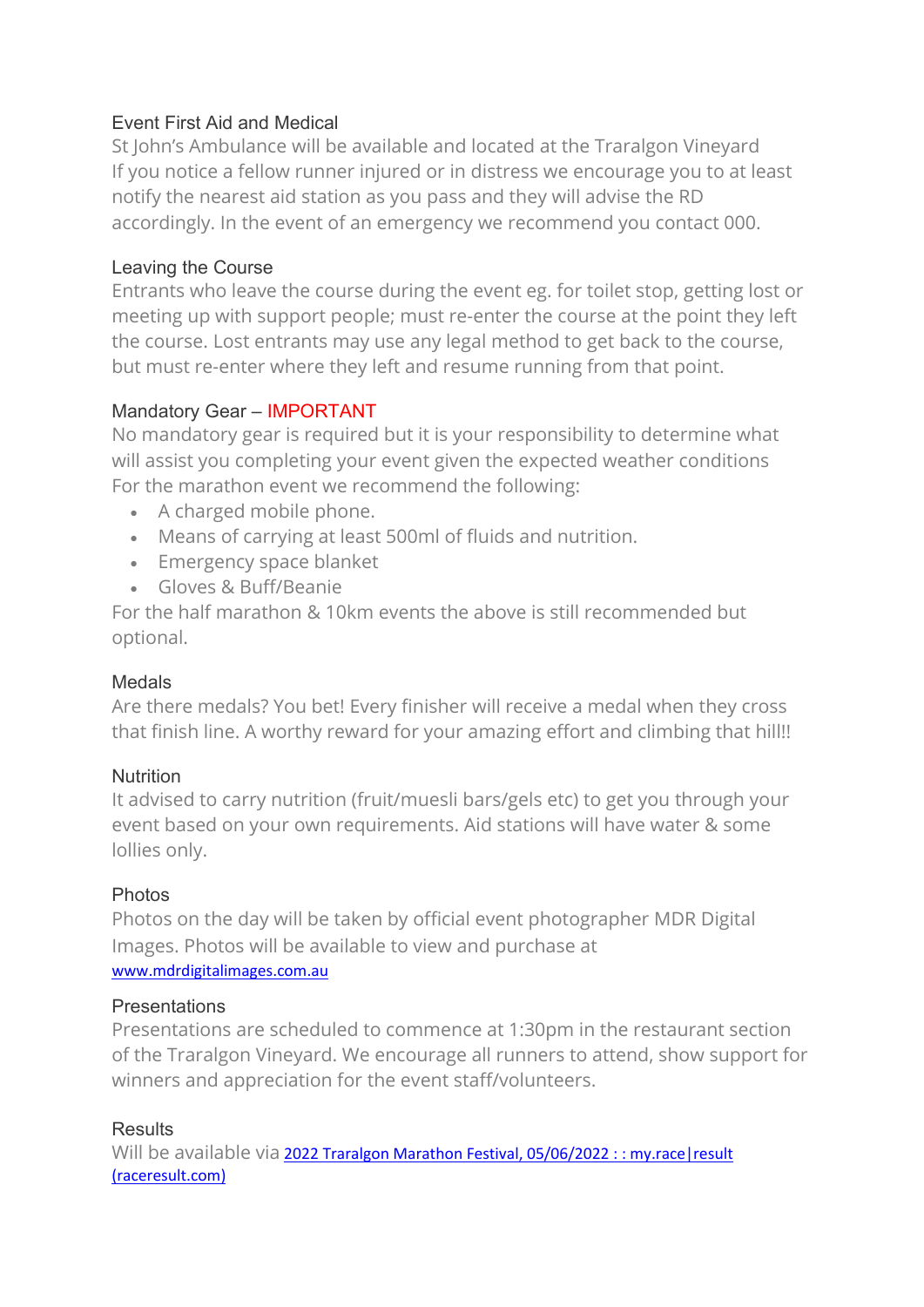# Road Crossings

There will be a small number of road crossings. Speed limit reduction and warning signs will be employed in certain locations, but be aware you may be delayed briefly. Beware of vehicles, traffic Controllers will endeavour to assist you crossing but you should stay alert in these areas of the course. (*Please see 'D for Danger')*

# Rules and Guidelines

Obey the direction of Race Officials and Volunteers. Entrants ignoring marshals at road crossings could result in disqualification.

Be courteous to all you encounter on the course. This includes staff, volunteers, traffic controllers and other users of the trail. Entrants must help fellow runners in distress.

#### Rubbish

We are fortunate to be allowed access to the trail to run our event, so please make sure you leave no trace of having been there. Take all rubbish with you or risk disqualification.

Entrants must not leave rubbish on the course. Carry it with you to the next aid station and deposit it there if there is a bin. Otherwise carry it in – carry it out.

| <b>SUNDAY 5 JUNE 2022</b> | <b>ACTIVITY</b>                                                   |  |
|---------------------------|-------------------------------------------------------------------|--|
| $7:00$ am $-7:30$ am      | Bib Collection (all events) / Special drink drop off (all events) |  |
| $7:40$ am $-7:50$ am      | Race Briefing - Marathon                                          |  |
| 8.00 am                   | Race Start - Marathon                                             |  |
| $8:00$ am $-8:30$ am      | Bib Collection (21km & 10km)                                      |  |
| $8:40$ am $-8:50$ am      | Race Briefing - Half Marathon                                     |  |
| 9.00 am                   | Race Start - Half Marathon                                        |  |
| $9:00$ am $-9:30$ am      | Bib Collection (10km)                                             |  |
| $8:40$ am $-8:50$ am      | Race Briefing-10km                                                |  |
| $10.00$ am                | Race Start - 10km                                                 |  |
| $10.15$ am                | <b>First Finishers expected</b>                                   |  |
| 10.15 am - 1.30pm         | Finishers (all events)                                            |  |
| 10.30 am                  | Lunch packs available                                             |  |
| 1.30 <sub>pm</sub>        | Presentations                                                     |  |
| 2.30 pm                   | <b>Event Close</b>                                                |  |
|                           |                                                                   |  |

Schedule for Traralgon Marathon & Running Festival 2022 *(subject to change)*

# Support Crew

Runners can have supporters meet them on course with food, drink and moral support so long as those supporters give way to runners, and obey all trail usage rules.

Using a bike to support runners is not allowed and may result in that runner being disqualified.